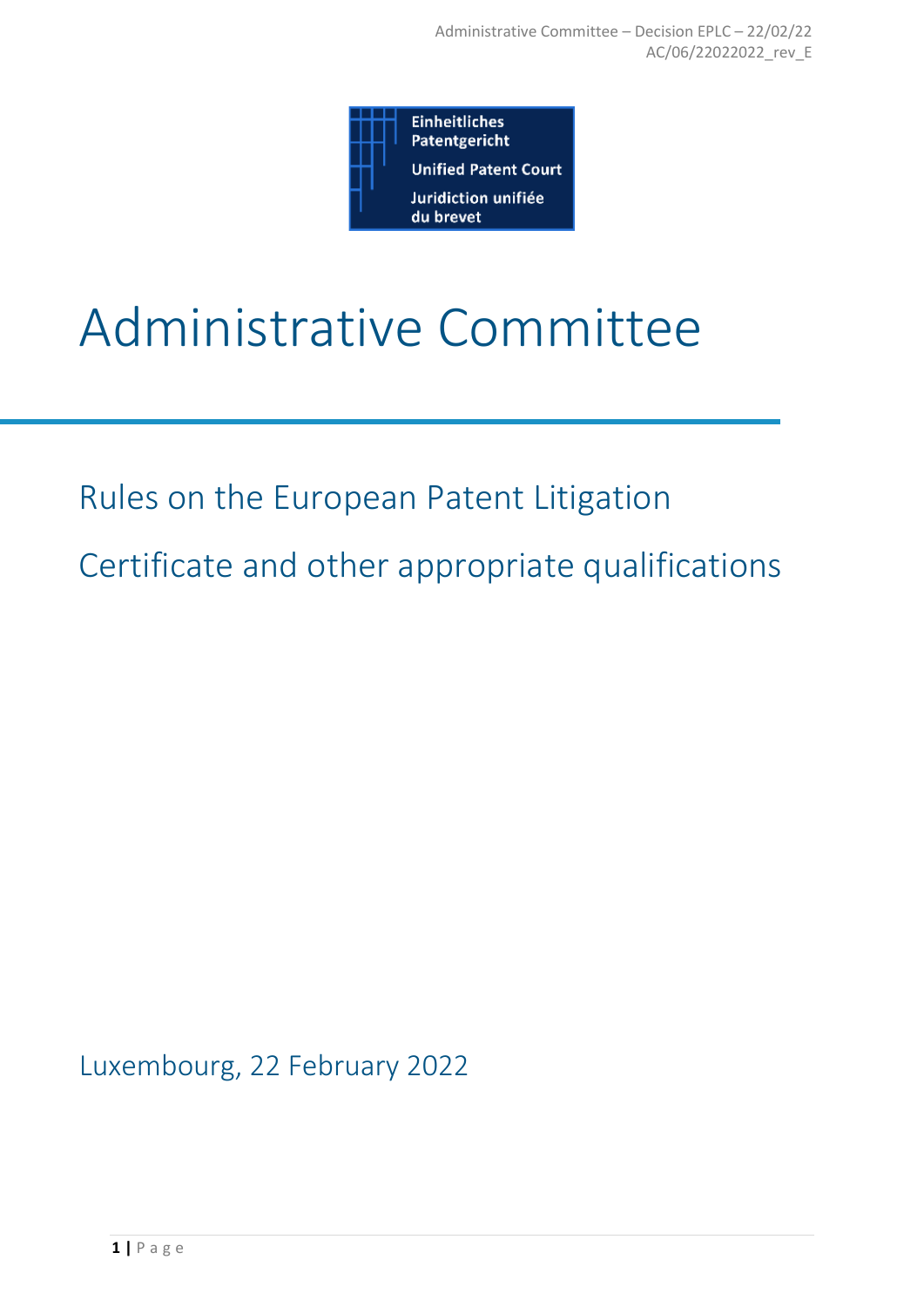

# **Decision of the Administrative Committee**

of 22 February 2022

# RULES ON THE EUROPEAN PATENT LITIGATION CERTIFICATE AND OTHER APPROPRIATE QUALIFICATIONS PURSUANT TO ARTICLE 48(2) OF THE AGREEMENT ON A UNIFIED PATENT COURT

THE ADMINISTRATIVE COMMITTEE OF THE UNIFIED PATENT COURT HAS DE-CIDED AS FOLLOWS:

#### **Part I – European Patent Litigation Certificate**

#### **Rule 1 – European Patent Litigation Certificate**

The European Patent Litigation Certificate (hereinafter referred to as Certificate) may be acquired in accordance with the provisions laid down in this Part.

#### **Rule 2 – European Patent Litigation Course**

The Certificate may be issued by universities and other non-profit educational bodies of higher or professional education established in a Member State of the European Union as well as by the Unified Patent Court's Training Centre in Budapest (hereinafter referred to as Training Centre) to European Patent Attorneys<sup>1</sup> entitled to act as professional representatives before the European Patent Office pursuant to Article 134 of the European Patent Convention (hereinafter referred to as European Patent Attorneys) who have successfully completed a course on European patent litigation accredited pursuant to Rules  $6 - 8$  (hereinafter referred to as Course).

#### **Rule 3 – Content of the Course**

- 1. The curriculum of the Course shall cover:
- (a) a general introduction into law, including main aspects of European law;

<sup>1</sup> Words importing the masculine gender shall include the feminine and vice versa.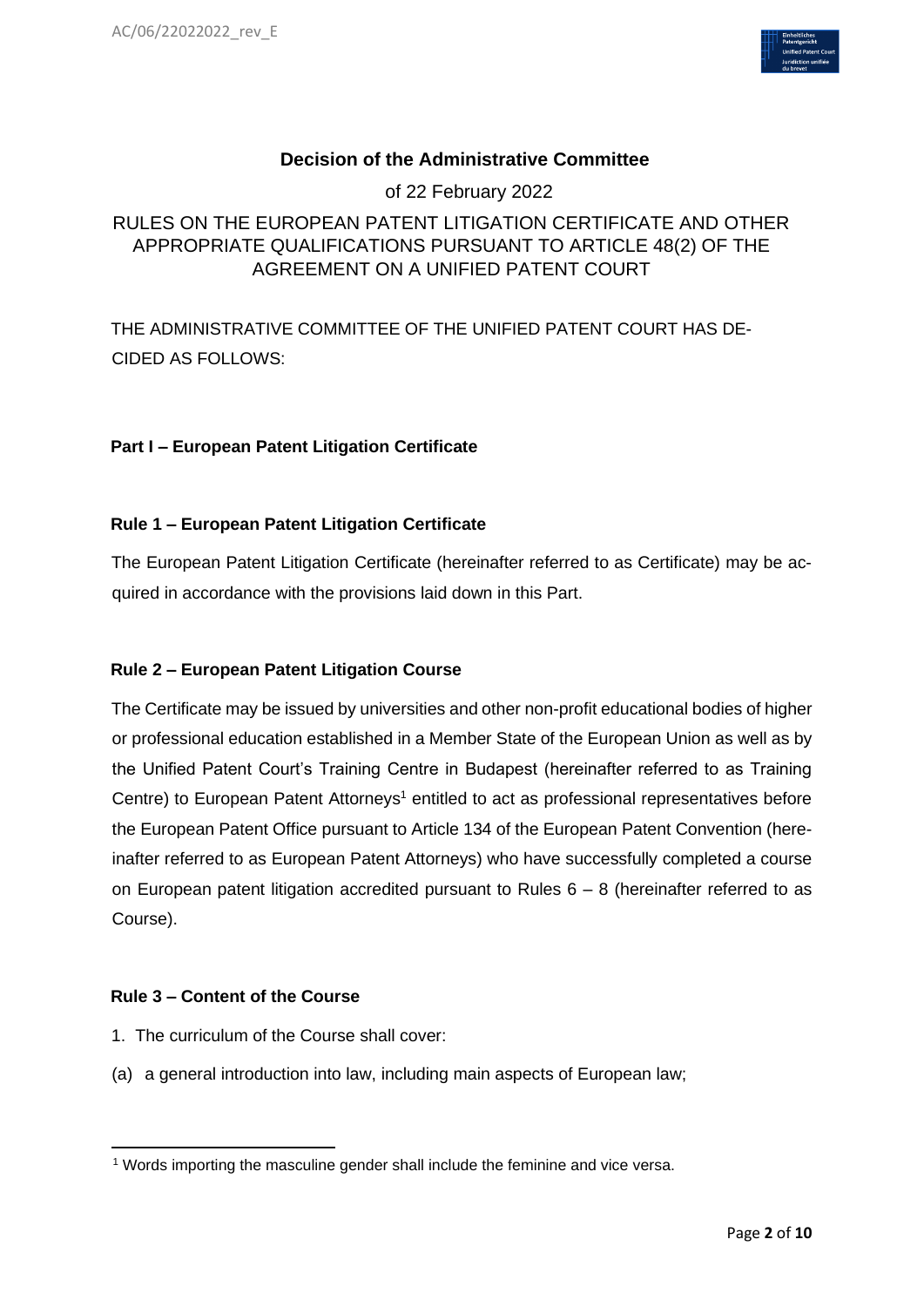

- (b) basic knowledge of private law, including contract law, company law and tort law, in both common and continental law, and private international law;
- (c) the role, organisation and patent-related case law of the Court of Justice of the European Union, including case law on supplementary protection certificates;
- (d) enforcement of patents, providing knowledge of Directive 2004/48 (EC) on the enforcement of intellectual property rights and relevant case law of the Court of Justice of the European Union;
- (e) unitary patent protection, providing advanced knowledge of Regulations 1257/2012 (EU) implementing enhanced cooperation in the area of the creation of unitary patent protection and 1260/2012 (EU) implementing enhanced cooperation in the area of the creation of unitary patent protection with regard to the applicable translation arrangements, as well as the Rules relating to unitary patent protection;
- (f) a comparative overview on patent infringement proceedings and revocation of patents in Contracting Member States;
- (g) the operation of the Unified Patent Court, providing advanced knowledge of the Agreement on the Unified Patent Court and the Unified Patent Court's Statute;
- (h) litigation before the Unified Patent Court, providing advanced knowledge of procedures, litigation and advocacy skills, practice and case management before the Unified Patent Court, with special regard to the Rules of Procedure of the Unified Patent Court.

2. The Course shall focus in particular on the contents mentioned in points (e)-(h) of paragraph (1) and include practical exercise on litigation and negotiation.

# **Rule 4 – Duration of the Course and examination requirements**

- 1. The minimum duration of the Course shall be 120 hours of lectures and practical training.
- 2. The Course shall be concluded by both a written and oral examination.

#### **Rule 5 – Course languages and e-learning**

1. The Course may be provided in any official language of a Member State of the European Union.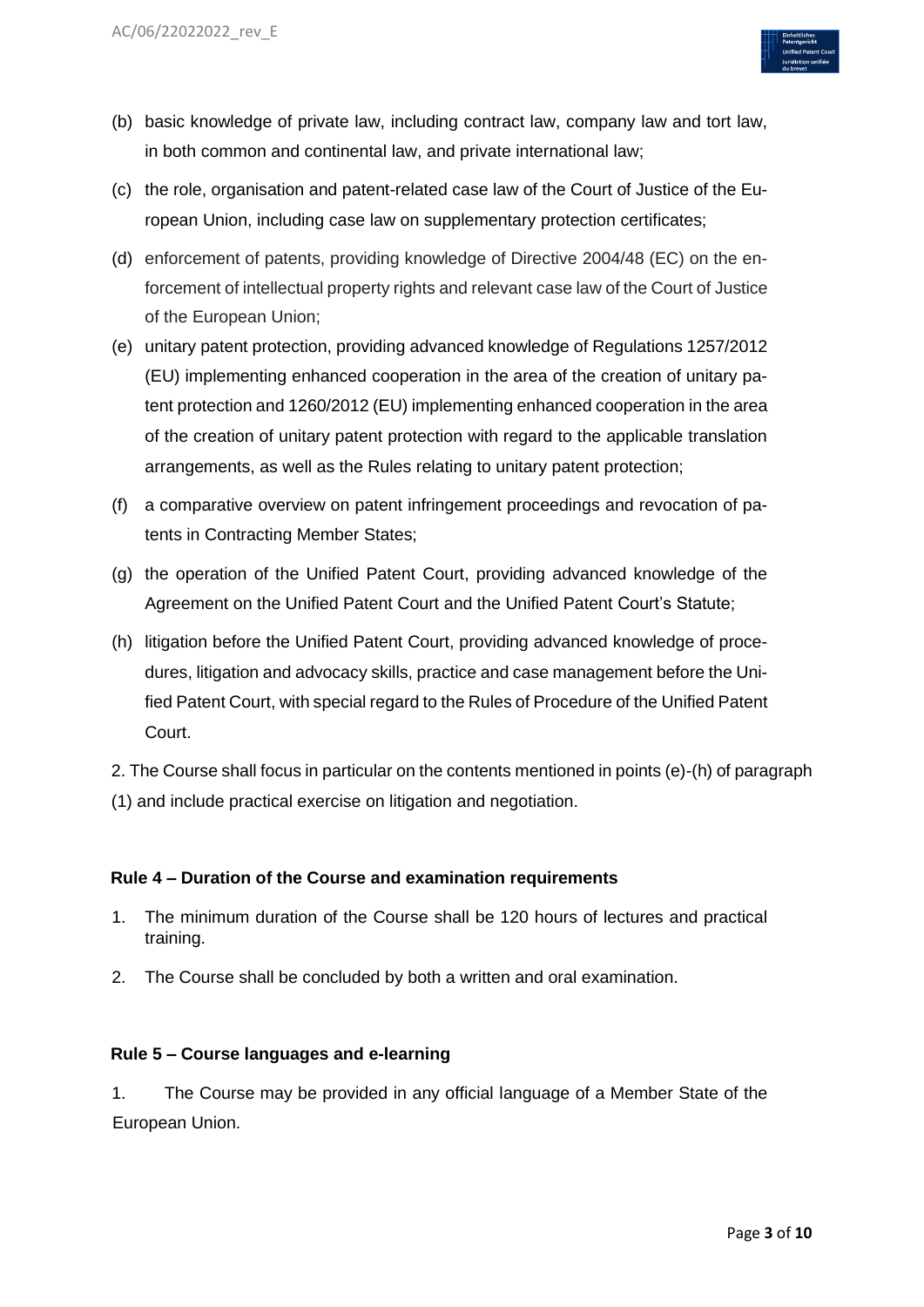

2. E-learning facilities are encouraged as an integral part of the Course. However, practical training always requires personal participation.

#### **Rule 6 – Accreditation requirement**

Universities and other non-profit educational bodies of higher or professional education established in a Member State of the European Union may offer the Course subject to accreditation by the Administrative Committee.

#### **Rule 7 – Request for accreditation**

The request for accreditation of the Course shall be filed with the Unified Patent Court in one of the official languages of the European Patent Office and shall contain:

- (a) the curriculum of the Course envisaged;
- (b) information concerning the requirements under Rules 4 and 5;
- (c) information concerning the requestor's status;
- (d) information concerning the number of hours for each topic of the Course;
- (e) names and titles of the selected teachers;
- (f) draft scheme of examination, defining the objectives and the method of examination, including the number and duration of written and oral exams.

#### **Rule 8 – Examination of the request and decision**

1. The request for accreditation shall be decided upon by the Administrative Committee on the basis of an opinion of the Advisory Committee.

2. If the requirements under Rules  $3 - 6$  are met and the request for accreditation complies with Rule 7, the Advisory Committee shall give an opinion in favour of accreditation to the Administrative Committee.

3. If the requirements under Rules 3 – 6 are not met or if the request for accreditation fails to comply with Rule 7, the Advisory Committee shall give a negative opinion on the request.

In this event, the Administrative Committee shall communicate the Advisory Committee's opinion to the requestor and invite him, according to the nature of the objection, to correct the deficiencies noted or to submit comments within a non-extendable period of two months. If the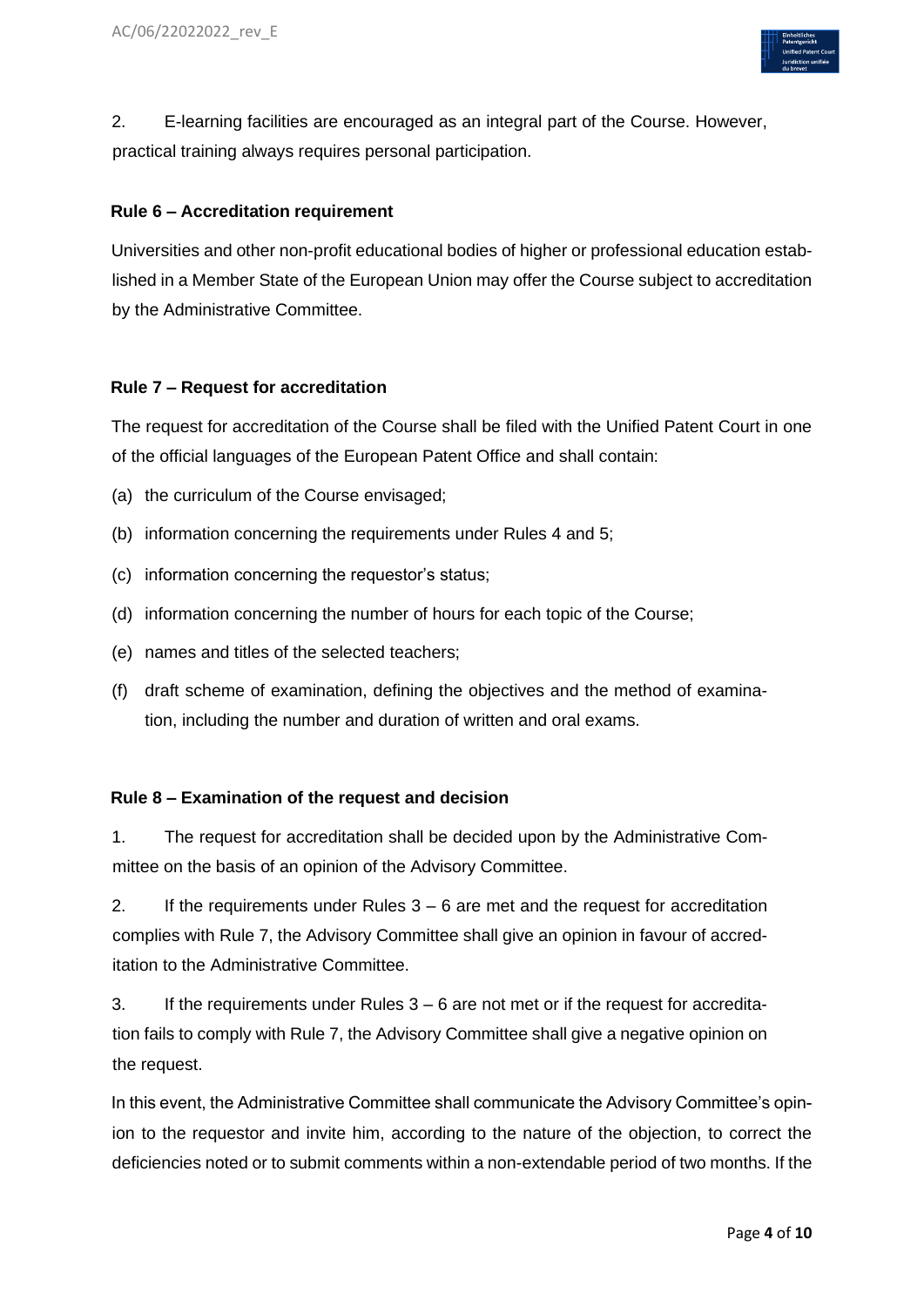

deficiencies are not corrected in due time, the Administrative Committee shall refuse the request. If the requestor corrects the deficiencies or submits comments, the Administrative Committee shall consult the Advisory Committee once again and decide on the request on the basis of the second opinion of the Advisory Committee.

4. Accreditation is granted for five academic years following the date of the notification of the decision on accreditation. The request for the prolongation of the accreditation for another five years may be filed one year before the expiry of the five-year period at the earliest. Rule 7 and Rule 8(1) - (3) shall apply mutatis mutandis.

#### **Rule 9 – Reports**

Participating educational bodies are required to report every year to the Unified Patent Court on the curriculum, results and statistics of the accredited Course. The Administrative Committee takes note of this report.

#### **Rule 10 – Training Centre**

1. The Training Centre, by offering the necessary infrastructural and organisational assets, shall assist the educational bodies that wish to provide a Course at the seat of the Training Centre as well. It may also facilitate e-learning options.

2. The Training Centre may also offer the Course in compliance with Rules 3 – 5. In this case, Rule 9 applies to the Training Centre as well.

# **Part II – Other appropriate qualifications**

#### **Rule 11 – Law diplomas**

European Patent Attorneys holding a bachelor or master degree in law according to relevant educational standards in a Member State of the European Union or who have passed an equivalent state exam in law of a Member State of the European Union shall be deemed to have appropriate qualifications pursuant to Article 48(2) of the Agreement on a Unified Patent Court and may apply for registration on the list of entitled representatives.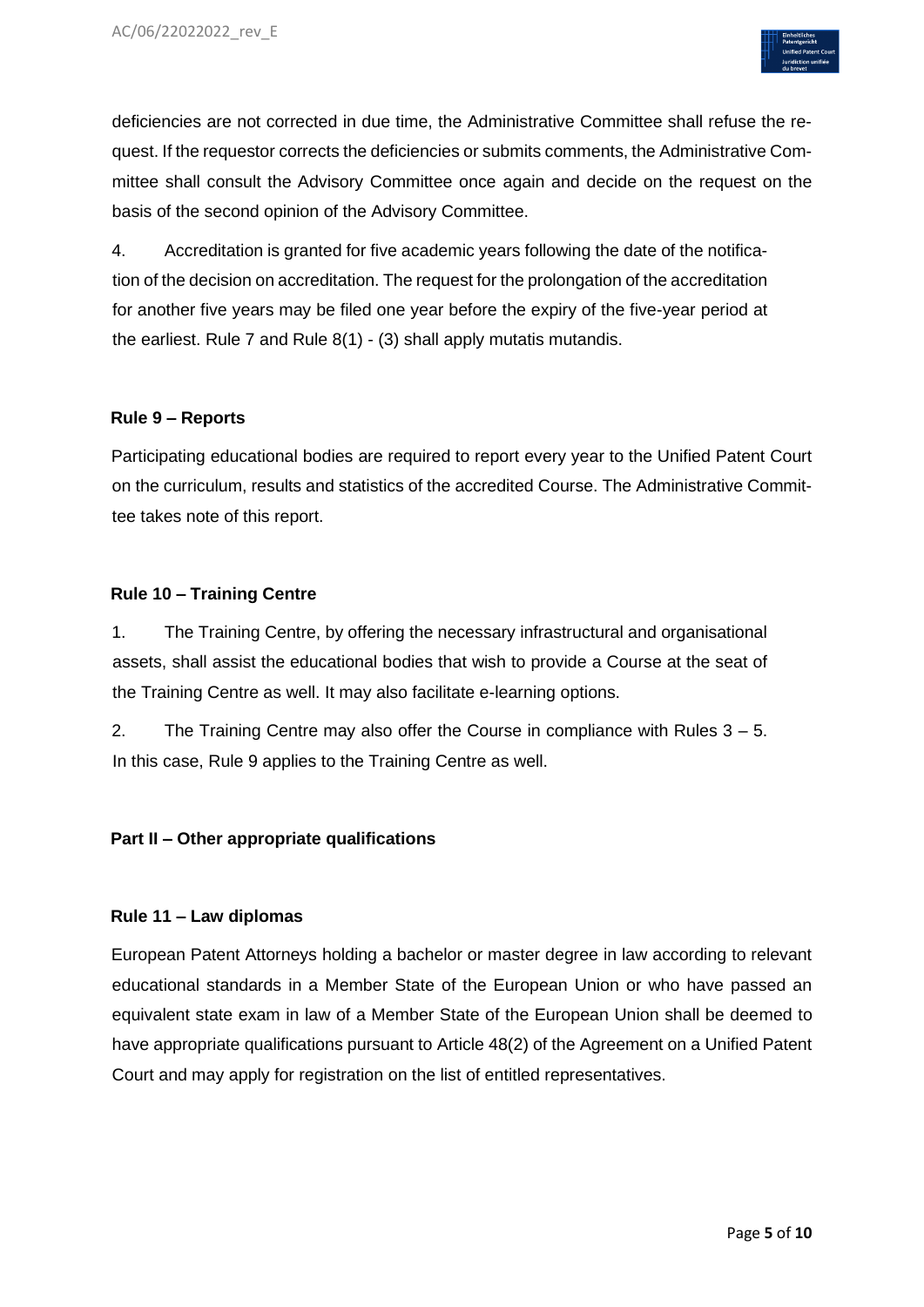

#### **Rule 12 – Other qualifications during a transitional period**

1. During a period of one year from the entry into force of the Agreement on a Unified Patent Court, any of the following shall also be deemed as appropriate qualifications for a European Patent Attorney pursuant to Article 48(2) of the Agreement on a Unified Patent Court:

(a) the successful completion of one of the following courses or the grant of one of the following certificates:

(i) Centre d'Études Internationales de la Propriété Intellectuelle, courses leading to the Diploma on Patent litigation in Europe or to the Diploma of international studies in industrial property (specialized in patents);

(ii) FernUniversität in Hagen, course "Law for Patent Attorneys" and its predecessor, the course "Kandidatenkurs Fischbachau";

(iii) Humboldt-Universität zu Berlin, course "Zusatzstudium Gewerblicher Rechtsschutz";

(iv) Nottingham Law School, course "Intellectual Property Litigation and Advocacy";

(v) Queen Mary University of London, courses "Certificate in Intellectual Property Law" or "MSc Management of Intellectual Property";

(vi) Intellectual Property Regulation Board, "Intellectual Property Litigation Certificate";

(vii) Intellectual Property Regulation Board, "Higher Courts Litigation Certificate";

(viii) Intellectual Property Regulation Board, "Higher Courts Advocacy Certificate";

(ix) Stichting Beroepsopleiding Octrooigemachtigden, course "Beroepsopleiding Octrooigemachtigden";

(x) Hungarian Intellectual Property Office, course "Advanced Course in Intellectual Property";

(xi) University of Milano, course "Corso di Perfezionamento in Brevettistica";

(xii) Politecnico di Milano, "Certificato di superamento dell'esame conclusivo del Corso di Proprietà Industriale – Brevetti";

(xiii) University of Warsaw, course "Podyplomowe Studium Prawa Własności Przemysłowej";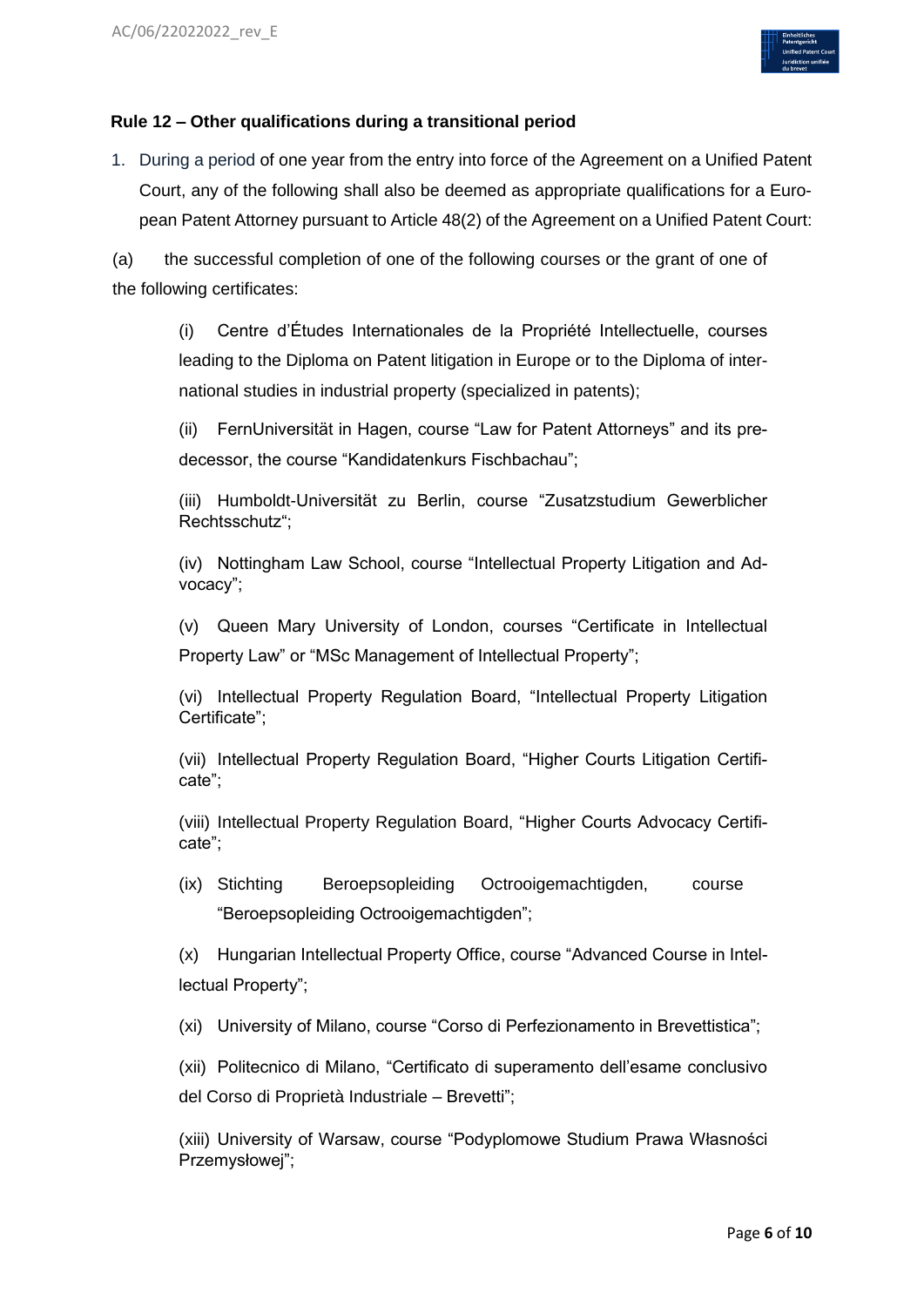

or

(b) having represented a party on his own without the assistance of a lawyer admitted to the relevant court or having acted as a judge in at least three patent infringement actions, initiated before a national court of a Contracting Member State within the five years preceding the application for registration.

2. Paragraph 1(a) applies to the courses and certificates mentioned under (iv) to (viii) to the extent that they have been successfully completed or granted until 31 December 2020.

#### **Part III – Registration**

#### **Rule 13 – Entry on the list of representatives based on the Certificate**

The European Patent Attorney wishing to represent parties before the Unified Patent Court shall lodge the Certificate with the Registrar. He shall thereafter be registered on the list of entitled representatives under Article 48(3) of the Agreement on a Unified Patent Court (hereinafter referred to as List).

#### **Rule 14 – Request for recognition of other appropriate qualifications**

1. Requests for recognition of other appropriate qualifications shall be filed with the Registrar in one of the official languages of the European Patent Office.

2. In case of requests filed pursuant to Rule 11 or 12(1)(a), the request for recognition of other appropriate qualifications shall contain a copy of the respective diploma, certificate or other respective proof.

3. In case of requests filed pursuant to Rule 12(1)(b), the request shall include all details necessary to identify the infringement actions the European Patent Attorney intends to rely on such as:

- (a) name of the parties;
- (b) court seized with the action;
- (c) date of commencement of the proceedings.

Reasonably available evidence to support the request, such as a copy of the power of attorney, shall be submitted.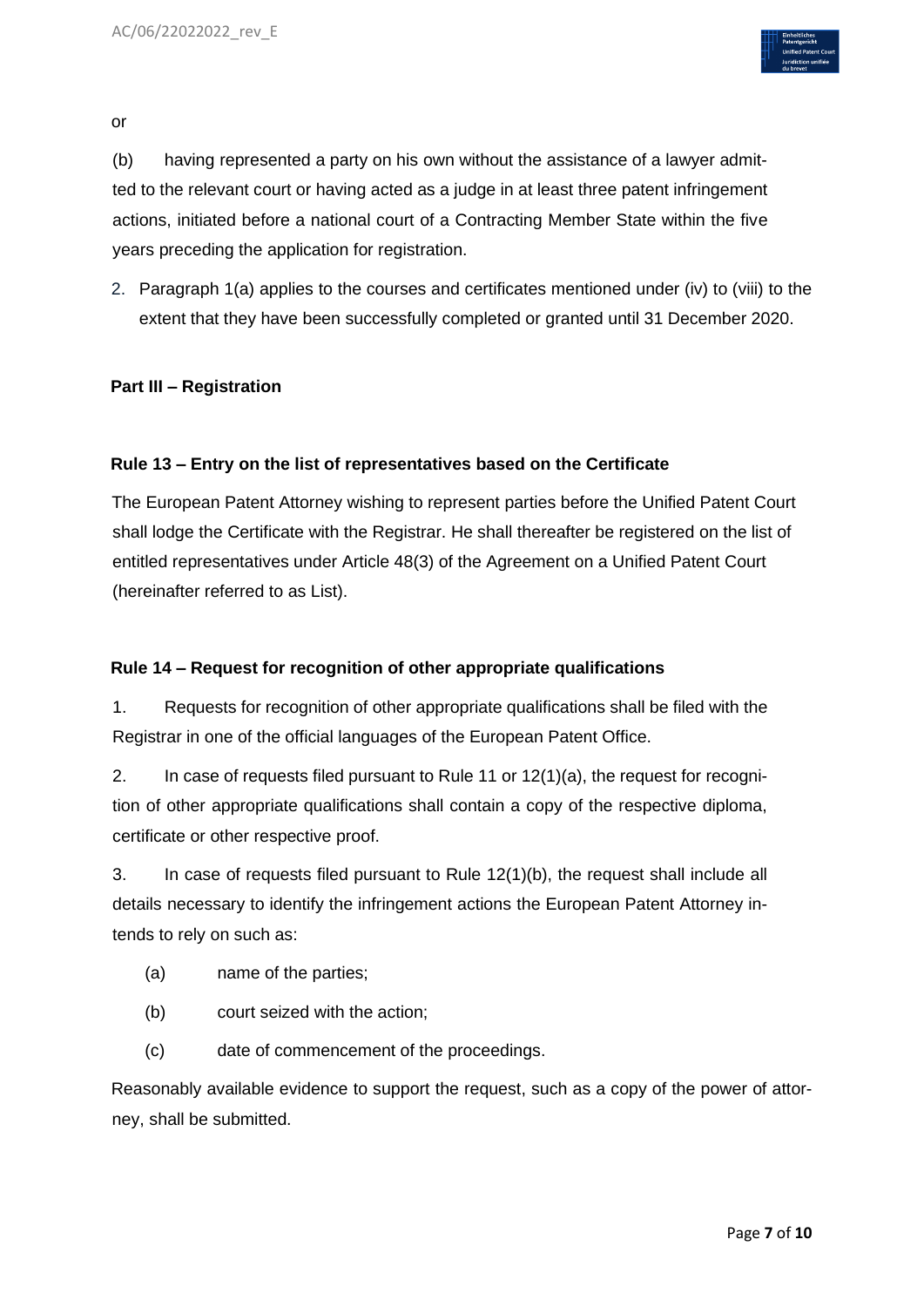

# **Rule 15 – Examination of and decision on the request for recognition of other appropriate qualifications**

1. The request for recognition of other appropriate qualifications shall be examined by the Registrar. The Registrar may, if he deems it necessary, consult the Advisory Committee for an opinion.

2. If the requirements contained in Rules 11 or 12 are met and the request for recognition of other appropriate qualifications complies with Rule 14, the Registrar shall enter the requestor on the List.

3. If the request for recognition of other appropriate qualifications complies with Rule 14, but the requirements under Rules 11 or 12 are not met, the Registrar shall reject the request.

4. If the request for recognition of appropriate qualification fails to comply with the requirements of Rule 14, the Registrar shall invite the requestor to correct the deficiencies noted within a non-extendable period of two months. If the deficiencies are not corrected in due time, the Registrar shall reject the request.

#### **Rule 16 – Effect of entries**

1. Subject to paragraph 2, 3 and 4 of this Rule, registrations of European Patent Attorneys on the List shall be permanent, including registrations under the transitional provisions pursuant to Rule 12.

2. Registration on the List shall cease to have effect in the event that the registered representative ceases to be a registered European Patent Attorney on the list of European Patent Attorneys maintained by the European Patent Office. The Registrar will strike the name off the List, upon request or ex-officio. In case the European Patent Attorney is re-entered on the list maintained by the European Patent Office, he shall, upon his request, be re-entered by the Registrar on the List.

3. Where the requirements for the entry are not met or no longer met the Registrar shall strike the name of an entitled representative from the List. He shall take due note of a final decision of the Unified Patent Court in case of a challenge of the registration in a procedure. Furthermore, the Registrar shall strike the name of an entitled representative from the List upon decision of a competent court or authority establishing that the registration has been obtained by fraud; a conviction is not necessary.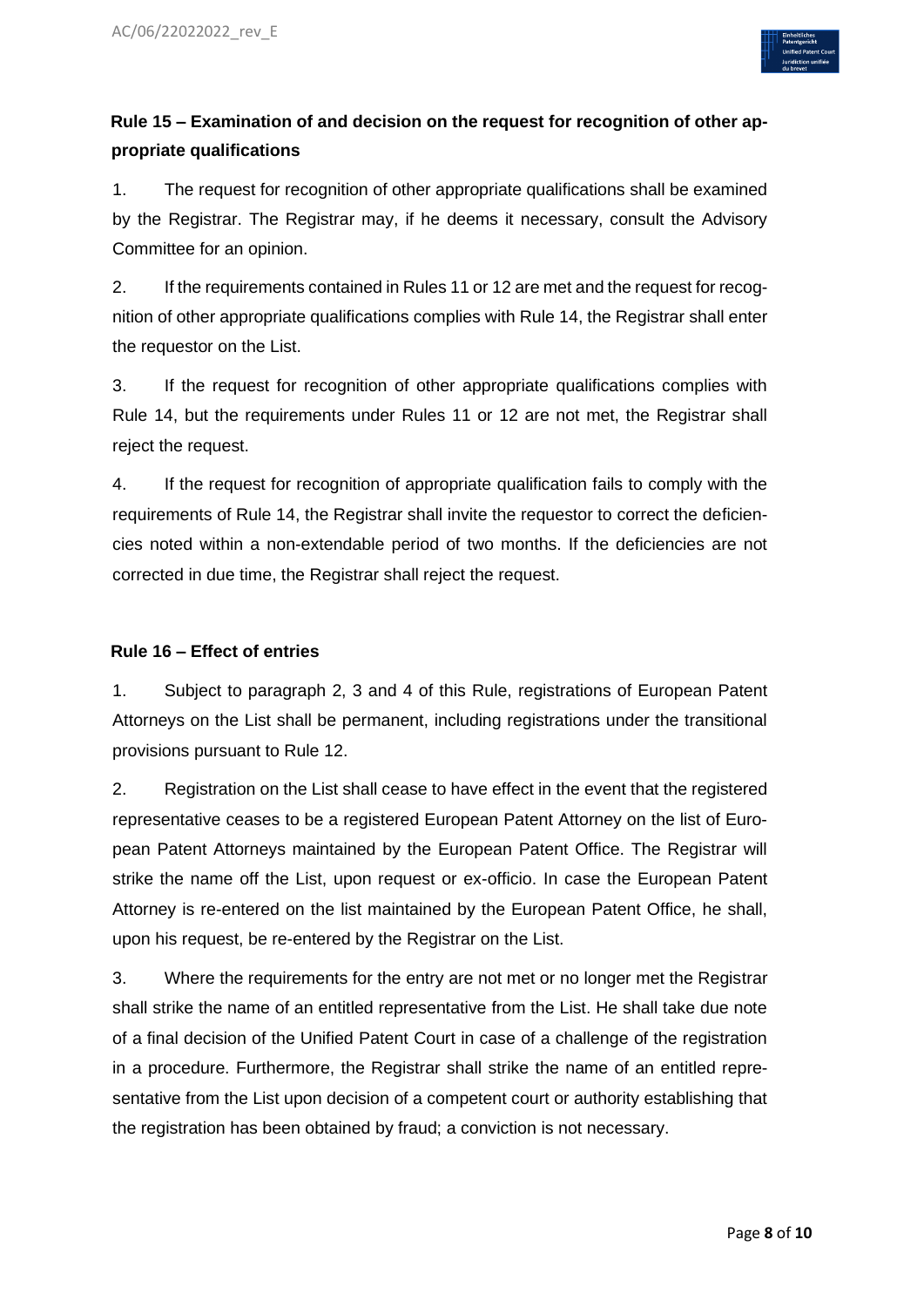

4. The Registrar will strike the name of an entitled representative from the List upon his request to this effect.

#### **Part IV – Review**

#### **Rule 17 – Decisions subject to review**

Decisions of the Registrar referred to in Rules 15 and 16 may be challenged in accordance with the following provisions.

#### **Rule 18 – Formalities of the petition for review**

The petition for review shall be filed in writing with the Registrar in one of the official languages of the European Patent Office, within one month of the notification of the challenged decision. It shall indicate the reasons for setting aside the decision of the Registrar.

#### **Rule 19 – Revision by the Registrar**

1. If the Registrar considers the petition for review to be admissible and well founded, he shall rectify his decision.

2. If the Registrar does not rectify his decision within one month of receipt of the petition for review, he shall forward it to the President of the Court of Appeal who shall decide on the petition for review.

#### **Rule 20 – Decision by the President of the Court of Appeal**

If the petition for review is admissible, the President of the Court of Appeal shall examine whether the appeal is allowable. If the petition for review is allowable, he shall alter the Registrar's decision. If the petition for review is not allowable, he shall reject it.

#### **Part V – Notification and Entry into force**